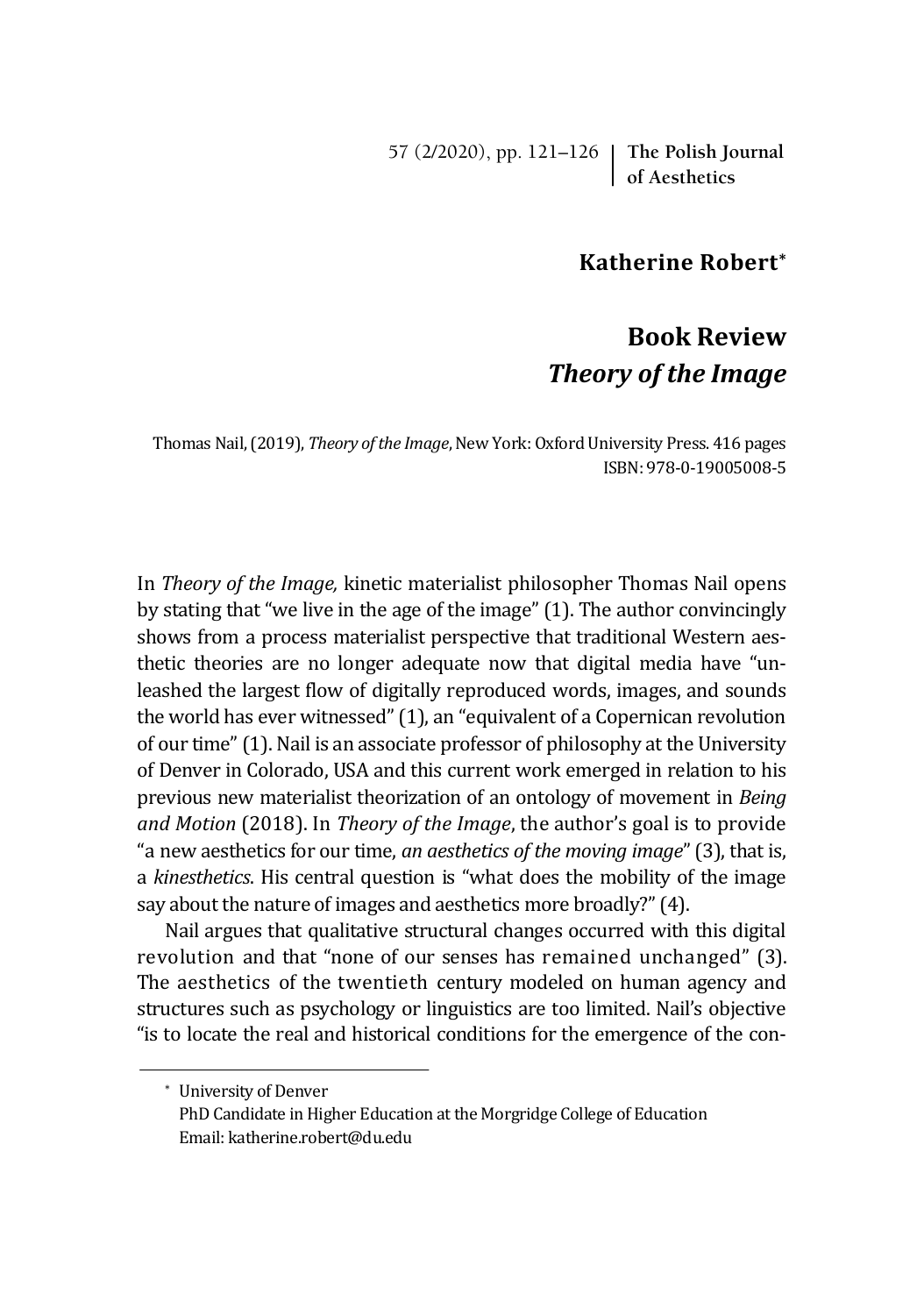temporary mobility of the image" (5) in contrast to old paradigms of images as static representations. Nail offers a non-anthropocentric material theory from the perspective of the image's own mobility to view earlier images in new ways and glimpse what has been hidden prior to this "new historicalaesthetic regime" (2) of electrical flow as motion. The author succeeds in showing the reader how images move and circulate as matter and what they *do*, not what they *mean* and Nail's kinesthetics provides a much needed comprehensive aesthetics framework from a new materialist perspective. Those wanting to know where Nail places his kinesthetics in relation to other contemporary theorists such as Erin Manning, Brian Massumi, Mark Hansen, Ossi Naukkarinen, and Simon O'Sullivan (365) will find more information in the extensive end notes.

\_\_\_\_\_\_\_\_\_\_\_\_\_\_\_\_\_\_\_\_\_\_\_\_\_\_\_\_\_\_\_\_\_\_\_\_\_\_\_\_\_\_\_\_\_\_\_\_\_\_\_\_\_\_\_\_\_\_\_\_\_\_\_\_\_\_\_\_\_\_\_\_\_\_\_\_\_\_\_\_\_\_\_\_\_\_\_\_\_\_\_\_\_\_\_\_\_\_

The book is organized into three parts. The conceptual framework for kinesthetics is explained in part I, while parts II and III shows the application of the theory to Western and Near Eastern art history. The intended audiences are philosophers of aesthetics and art historians and Nail anticipates in the introduction that readers from these different disciplines may be tempted to read only the parts that seem related to their fields (13). Nail urges an openness to the holism of his theory as a new way to think about art and aesthetics and encourages experiencing the entire text.

In addition to these intended audiences, *Theory of the Image* provides a framework for artists who desire to theorize their creative material processes, as well as for those theorizing arts-based research methods (Rosiek 2018a; 2018b). Scholars working in visual and cultural studies may also find the work insightful and stimulating. While stunningly brilliant and exciting, groundbreaking ideas can be difficult to comprehend so the conceptualization in part I may be intimidating for some and require patience and diligence for those readers unfamiliar with new materialist concepts, traditional Western aesthetic theories and art history, and Newtonian and quantum physics, which Nail utilizes to show how kinesthetics is applicable to this new age of digital images. However, Nail is correct that greater understanding does occur through applying kinesthetics to the historical and contemporary examples in parts II and III.

While explaining his own concepts in the introduction, Nail clearly points to two problems with existing Western aesthetics from which *Theory of the Image* attempts to differentiate itself: stasis and ahistoricism (4-10). An objective ahistorical static concept of images is entangled with the Platonic idealism, copy, and representation, while subjective stasis concepts derive from Kantian philosophy that declares subjective notions of beauty are unchanging, universal, and fixed in the human mind. Nail argues that these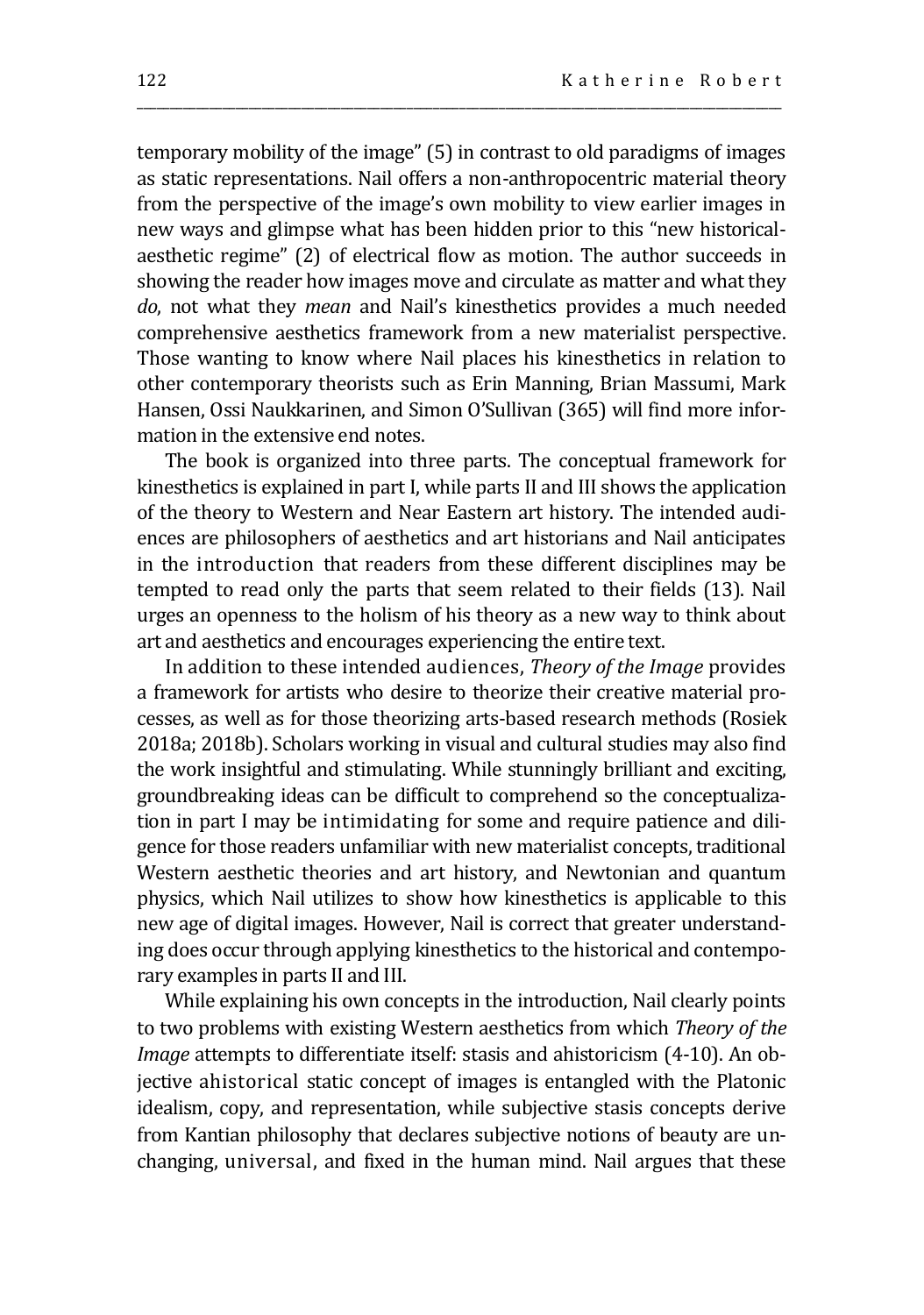anthropic constructivisms leads to a distrust of our senses and situates the material world of nature as merely a "prompt for us to discover the beauty of our own aesthetic and phenomenological faculties" (7). Nail's theory uncovers kinetic paradoxes in traditional aesthetics that ignore the agency of images and their "growing mobility that shifts back and forth *between* objects, subject, copy and model, transforming and modulating them in a continuous feedback loop" (3). However, these critiques of Kantian aesthetics and phenomenology are not the primary focus of Nail's work and in the end notes he offers other works that have covered these arguments, such as those by Karen Barad, Tom Sparrow, Manuel Delanda, and Diana Coole and Samantha Frost (367).

\_\_\_\_\_\_\_\_\_\_\_\_\_\_\_\_\_\_\_\_\_\_\_\_\_\_\_\_\_\_\_\_\_\_\_\_\_\_\_\_\_\_\_\_\_\_\_\_\_\_\_\_\_\_\_\_\_\_\_\_\_\_\_\_\_\_\_\_\_\_\_\_\_\_\_\_\_\_\_\_\_\_\_\_\_\_\_\_\_\_\_\_\_\_\_\_\_\_

An important key point is that Nail's material kinetic conception of the image includes *all* matter, not just works of art, which is explained in the introduction and first three chapters on the flow of matter, the fold of affect, and the field of art. Nail's use of the term "image" includes visual sensing but also "sonic, haptic, olfactory, and gustatory" (11). Process materialism theorizes matter as creative unstoppable motion that is not predictable or measurable. The movement is emergent rather than causal, "pedetic and indeterminate" (21). Nail clearly separates himself from vital materialism, which he argues metaphysically fetishizes life or vitality as a physical force that is retroactively applied to matter (22). Instead he offers an additive historical theorization of events from which to examine images while showing that material sensing occurs first and then metaphysical meaning making follows (49-54). Indeed, in part II, Nail uses the kinesthetic field of the ancient Greeks, Mesopotamians, and Egyptians to show the material historical processes in which human thought and reason came to be perceived as the source of all perception, instead of the actual physical material world (131-183).

In kinesthetics, images are matter that emerge in iterative patterns that bodies sense, and when repeated in turbulent cycles of randomness, a temporary order of metastable material states emerges, giving an appearance of stability and stasis. Drawing on Heraclitus and Virginia Woolf, a helpful analogy Nail offers is of an eddy in a river (48-49); the eddy appears as a stable *thing* that can be perceived as different from the river itself—it is a meta-stable recognizable pattern. However, the eddy is constantly reproduced with new water, made of individual molecules of hydrogen and oxygen in a form that produce a quality of liquidity that we sense visually, audibly, tactilely, etc.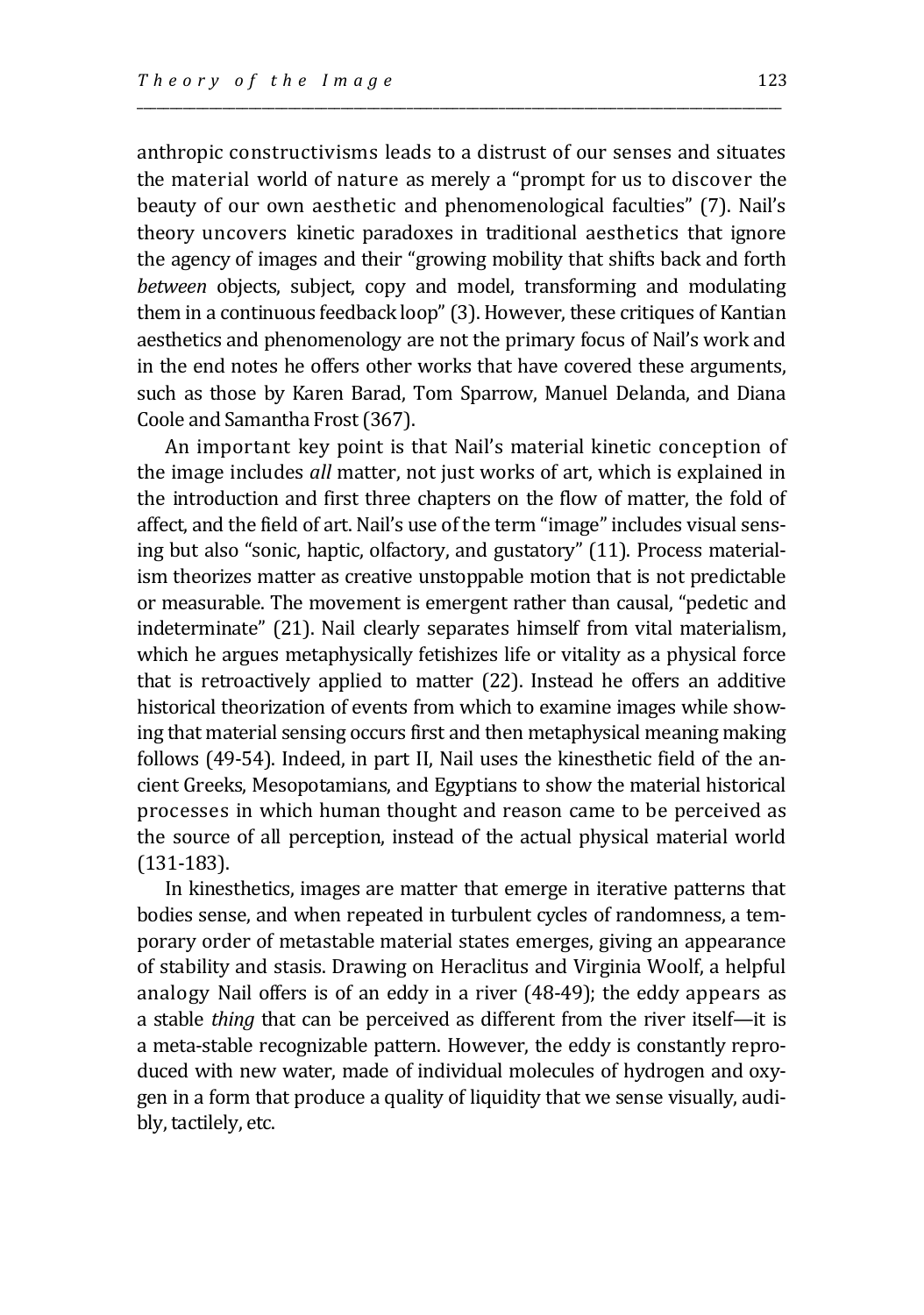Degrees of qualities make perceivable the differences of "things" in each loop and sensation is the "kinetic difference between sensibility and the sensed" (49) as matter flows iteratively. Aesthetic qualities do not reside within things themselves (54-61). Rather, qualities are kinetic agential motion in the material form of gases, solids, liquids, and atomic forms that are in continuous motion and sensed through taste, touch, smell, sound, and sight. It is the folding of matter repeatedly into conjunctions that the combination and arrangement of qualities and quantities emerge, which creates a thing that appear discrete but is not (62-68).

\_\_\_\_\_\_\_\_\_\_\_\_\_\_\_\_\_\_\_\_\_\_\_\_\_\_\_\_\_\_\_\_\_\_\_\_\_\_\_\_\_\_\_\_\_\_\_\_\_\_\_\_\_\_\_\_\_\_\_\_\_\_\_\_\_\_\_\_\_\_\_\_\_\_\_\_\_\_\_\_\_\_\_\_\_\_\_\_\_\_\_\_\_\_\_\_\_\_

Works of art are not reified, static objects. They are kinetically active material processes that are continually emitting material flows for light, sound, and scent, as well as receiving material flows and being transformed in turn. The work of art is an entire ecological system, aesthetic field, or feedback loop between flows of matter that compose it and its environment, all flows that leave its body, and all the flows that return to and affect it (84).

Readers should be aware that the concepts in part I of *Theory of the Image* emerged with Nail's ontological theory of motion and are explained in greater detail in his previous book *Being and Motion* (2018). Part II is organized by and describes four dominant material and kinetic Western aesthetic regimes: The functional field of prehistory; the formal field of the ancients; the relational field of the European Medieval period, and the differential regime of the modern period. The conceptual kinetic patterns Nail describes related to each historical era are centripetal, centrifugal, tensional, and elastic, respectively. Each chapter has conceptual and historical parts that defines and illustrates the patterns using historical images and Nail includes a breathtaking wide range of modalities as examples, such as architecture, stained glass, perfume, food, theater, and cinema, to name but a few. As an example, Nail identifies six main aesthetic fields for the centripetal Prehistoric Image explored in Chapter 5, including the body, hearth, cave, vessel, wind instruments, and the house. Nail deeply explores the relationality of these fields with specific aesthetic material movement such as the relation between the cave and painting (114-118).

Part III offers a historically sensitive reading of digital and contemporary images that Nail conceptualizes with two dimensions: the hybridity of all previous regimes covered in part II and kinetic generative images. Nail argues in Chapter 15 that it is not that the old historic patterns are inaccurate now, but rather that they are still in use as hybrids and remixes. How digital electronic material flows offer kinetic interaction that is generative, including by introducing disorder, randomness, and feedback, are explored in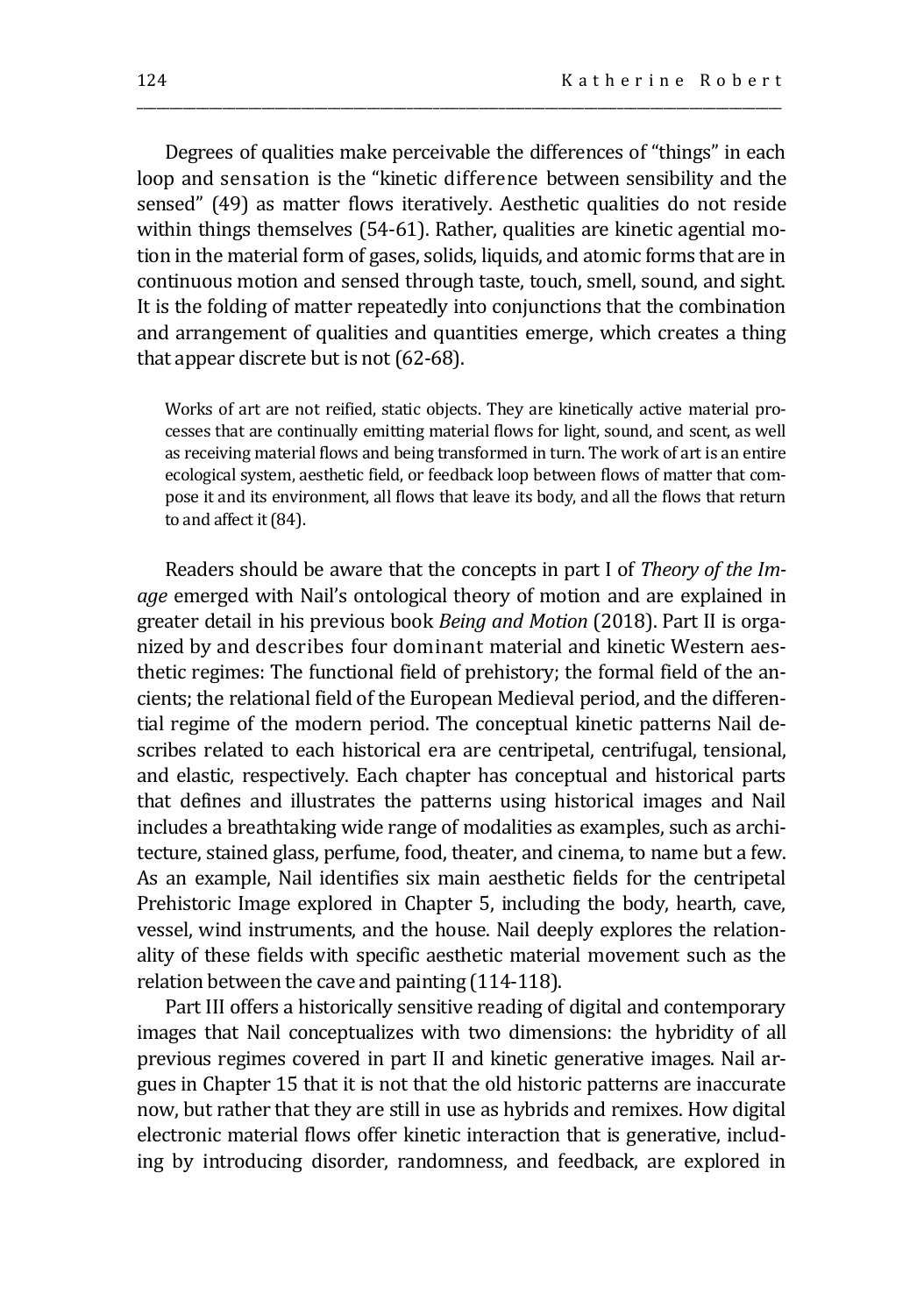Chapter 16. While part II provides an interesting new take on the images from Western art history and is helpful to show the theory, Nail's inclusion of contemporary art brings the concepts full circle back to demonstrate his claim that a new aesthetics is needed.

\_\_\_\_\_\_\_\_\_\_\_\_\_\_\_\_\_\_\_\_\_\_\_\_\_\_\_\_\_\_\_\_\_\_\_\_\_\_\_\_\_\_\_\_\_\_\_\_\_\_\_\_\_\_\_\_\_\_\_\_\_\_\_\_\_\_\_\_\_\_\_\_\_\_\_\_\_\_\_\_\_\_\_\_\_\_\_\_\_\_\_\_\_\_\_\_\_\_

The author clearly lays out the limitations of the work in the introduction (13-15) and recaps them in the conclusion while offering ideas on how to further apply kinesthetics (363-364). Nail transparently acknowledges the Western and Near Eastern cultural and historical narrowness of the art history utilized and begs for patience in his acknowledgement that not all historical periods or works are as comprehensive nor symmetrical through the book due to practicalities. Rather, the purpose is "to unsettle already settled histories by tracing a different history beneath them" (14).

Nail also intentionally works within his own European linguistic and cultural background and the geographical limits of the examples (14), while suggesting ideas for future work in the conclusion that reiterate movement across borders (364). While remaining in the Western lineage, he offers that Western aesthetics are historically and kinetically influenced by Eastern and colonial worlds while also materially influencing these worlds, including through exploitation. It would be an act of colonialism to appropriate nonwestern worldviews into Western paradigms but applying a critical lens to detect and queer universalizing principles and assumptions in Western theory (Barad, 2015) is ethically crucial in new materialism. While motivated out of humility and avoidance of colonial moves, the categorical neatness the author uses to limit the work unintentionally reifies Western categories of difference, and given the nature of kinesthetics, these divisions seem somewhat out of place. Nail acknowledges this discrepancy and explains in the introduction that the coexisting and remixing paradigm was too large for the current work and indicates future work in this area (14).

Nail's theorization and demonstration of kinesthetics is a stunning contribution for the growing interdisciplinary interest and application of new materialist theories and succeeds within the philosophical scope of the book, that is, Nail clearly places his own work within the Western philosophical canon. And his knowledge of Western art history and contemporary art are extensive enough to supply his kinesthetic theory with visual examples that greatly aid in understanding, ranging from visual conceptual models to art, historical, and scientific images. However, it would be interesting to see what the author could accomplish in the future with interdisciplinary, crosscultural, and collaborative endeavors and the use of creative modalities to show the application of kinesthetics in the material world.